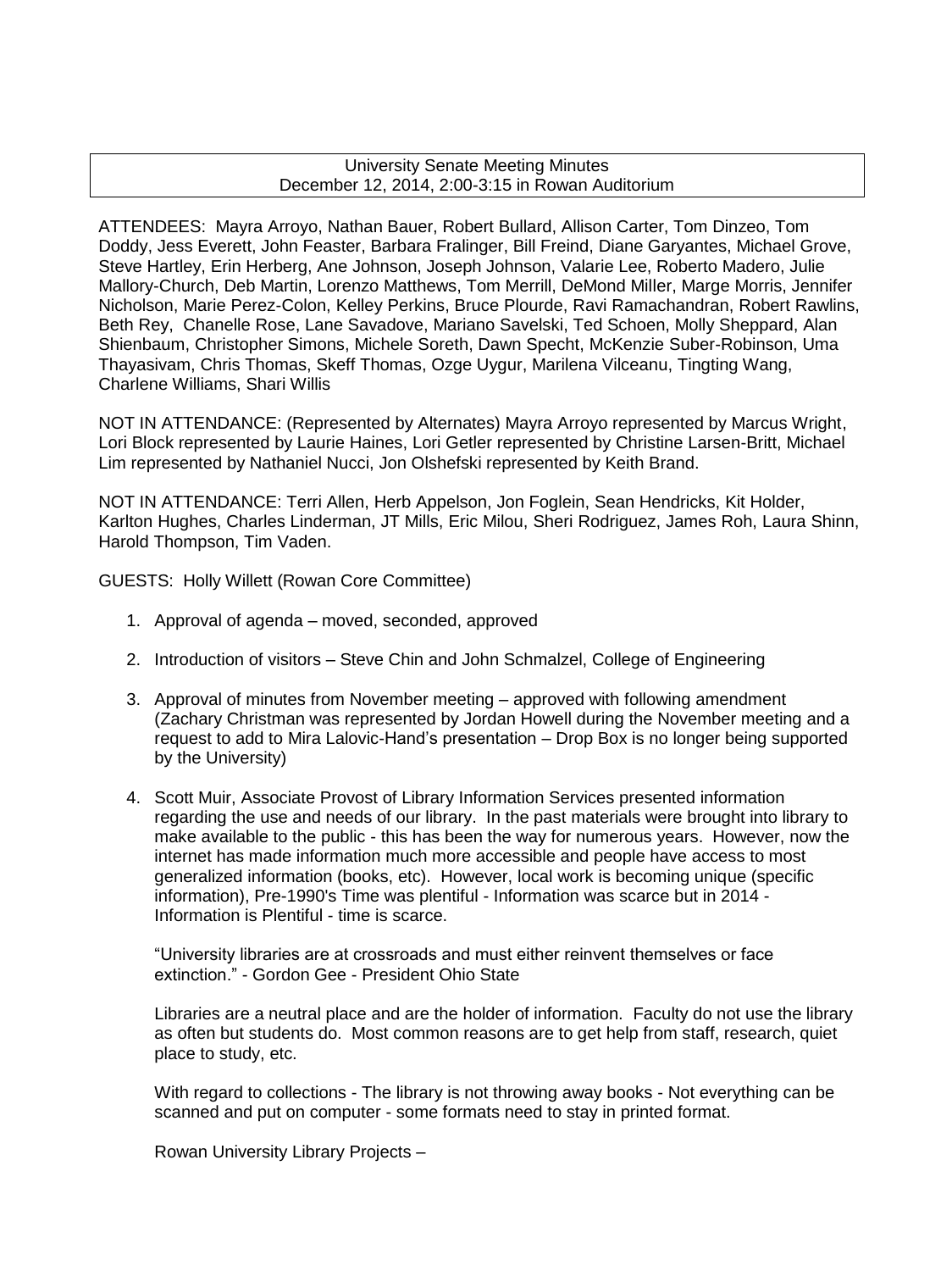ROAR - Rowan Open Access Repository - Research Data Curation and Research Storage looking to upgrade repository. Directions for Technology - libraries typically embrace new technology very quickly working to help faculty.

Role of the Library - Higher percentage of understanding when students work with a librarian as they have a better understanding of the library and collections

Reference Librarians - The new librarian is a digital archivist, savvy with searches, keywords, and helpful websites.

Q: What are we going to see new next spring or next year?

A: Progress will be made on repository, conversations with how we are going to manage research and the tools that will help. Repository - all 100% available. The music library from Wilson is being relocated to Campbell. Continue to strengthen research collections and databases. Need to increase the budget for electronic resources. Medical online resources - from our medical school enhances the ability to conduct research at the undergraduate level.

Q: History department is facing 2 problems: resources and transparency - we were not informed VHS tapes would be removed from library.

A: Removal of VHS tapes was a mistake stemming from a lack of communication. Second point: many majors in history program need to do interlibrary loan, since our library just doesn't have enough. There is a shift to eBooks. We don't have the same access to eBooks as other libraries do. A: Rowan University underestimated needs of the students but will work to address these needs. VHS - if there is a specific video you want we will make every effort to find it in a different format, since VHS is no longer being supported. With regards to our collection size, there is a limited amount of funding available. RU will never match what Rutgers has.

Q: Why are we unable to donate print books?

A: Making donations is not as cheap and it's just easier for library to purchase it new.

Q: Since the writing center was moved from the 4th to the 1st floor, the tax center has become a problem with an influx of people.

A: A meeting is scheduled to speak with Lorin Arnold and Sharada Krishnamurthy to strategize options.

5. Curriculum Review – Erin Herberg - Four new proposals to change Mechanical, Chemical, Electrical and Computer, and Civil Engineering Programs to Departments. Steve Chinn articulated the rationale. College of Education already has a Department of Biomedical Engineering. The change will give consistency. No questions. Motion made, seconded and approved.

New Degree Program Proposals - Bachelor of Science in Music Industry. Motion made, seconded and approved.

Master's in Histopathology - Motion made, seconded and approved. Master of Science in Finance - Motion made, seconded and approved.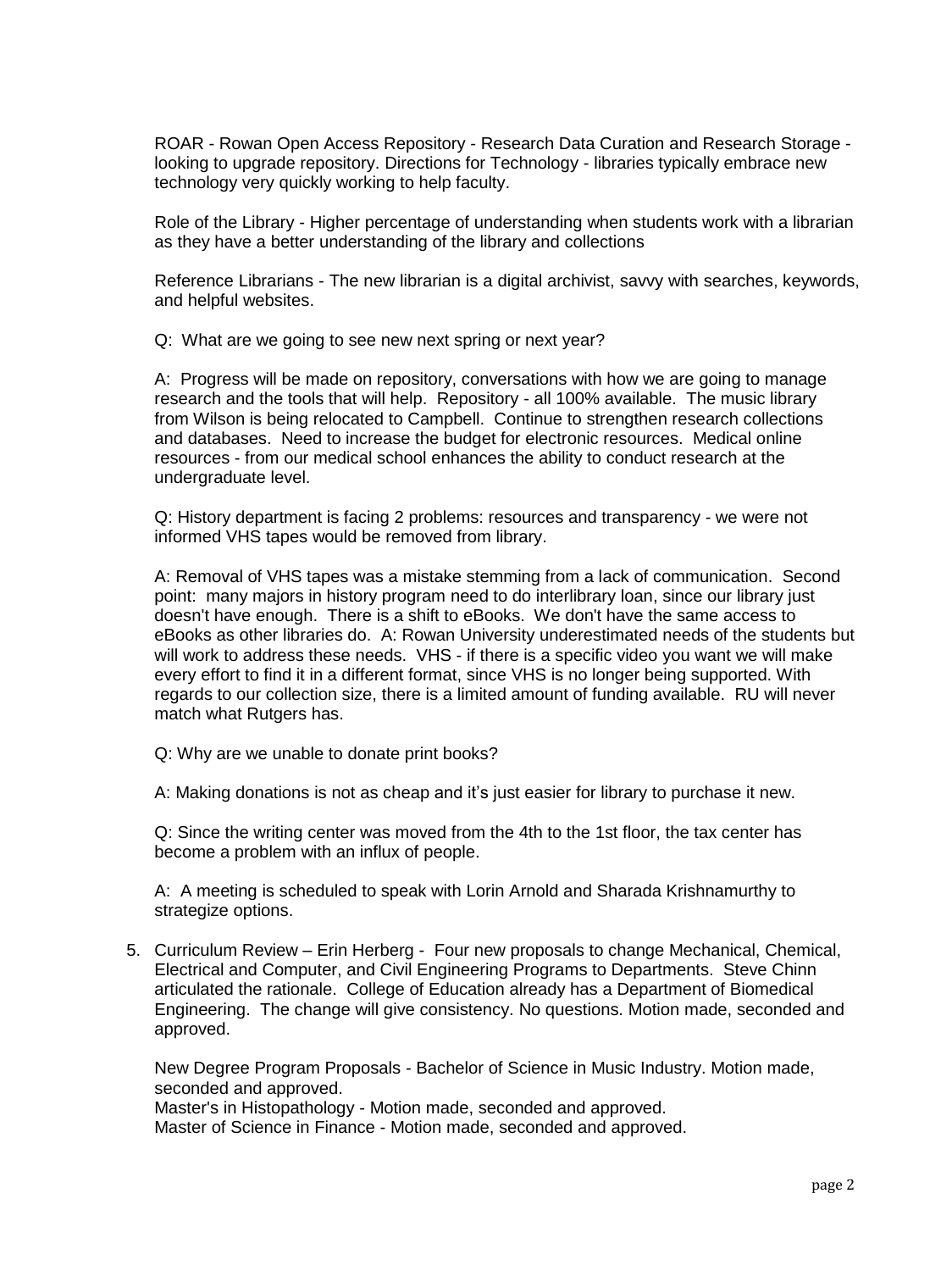Education – Certificate of Graduate Study - to start in January 2015 - Motion made, seconded and approved.

- 6. President's report
	- a. Update on background checks Adjuncts will also need background checks. Committee is being formed to determine at what level of offense can still be considered eligible for employment. Unsure at this time how long this process will take.
	- Q: What is a criminal background check if no longer fingerprinting?
	- A: Consists of a Social Security check.

Q: If time has passed and they return to employment at RU do they need to be checked again?

- A: Unsure but will look into this.
- Q: What about contractors?
- A: They need to be fingerprinted now. Bill will look into this.

b. Program Review and Revitalization Task Force (page 2) – Committee formed to review under enrolled programs with historically fewer than 150 students. This is not a chopping block for programs but a way to review. DeMond Miller is serving on the committee. Committee is a recommending body only and all programs will eventually go through some for of review process.

Q: Why were individuals given only a small amount of time to report to the committee meeting?

A: Notification was made on the 1st and report is due on March 2nd. Roberta requested an extension as it was originally due in mid-January.

Q: Do you have a sense of motivation for what this is all about?

A: Don't know at this point but will talk more with Jim Newell during upcoming meeting.

c. Many departments do not have recontracting criteria approved by the dean. Keep requesting this. If no response let Bill know ASAP. There is a need to be able to differentiate between standards and criteria. Criteria are determined by the department; standards are the means the administration uses for interpreting those criteria.

Recontracting - if you are serving on a department T&R committee please write your letter carefully.

Comment - We as the University Senate should step up to help shape this vision. What it means to be a researcher or faculty member may change over time and there is a need to articulate this clearly to the administration.

Q: Current rumor that faculty would be required to be on campus 5 days per week.

A: - Bill will check.